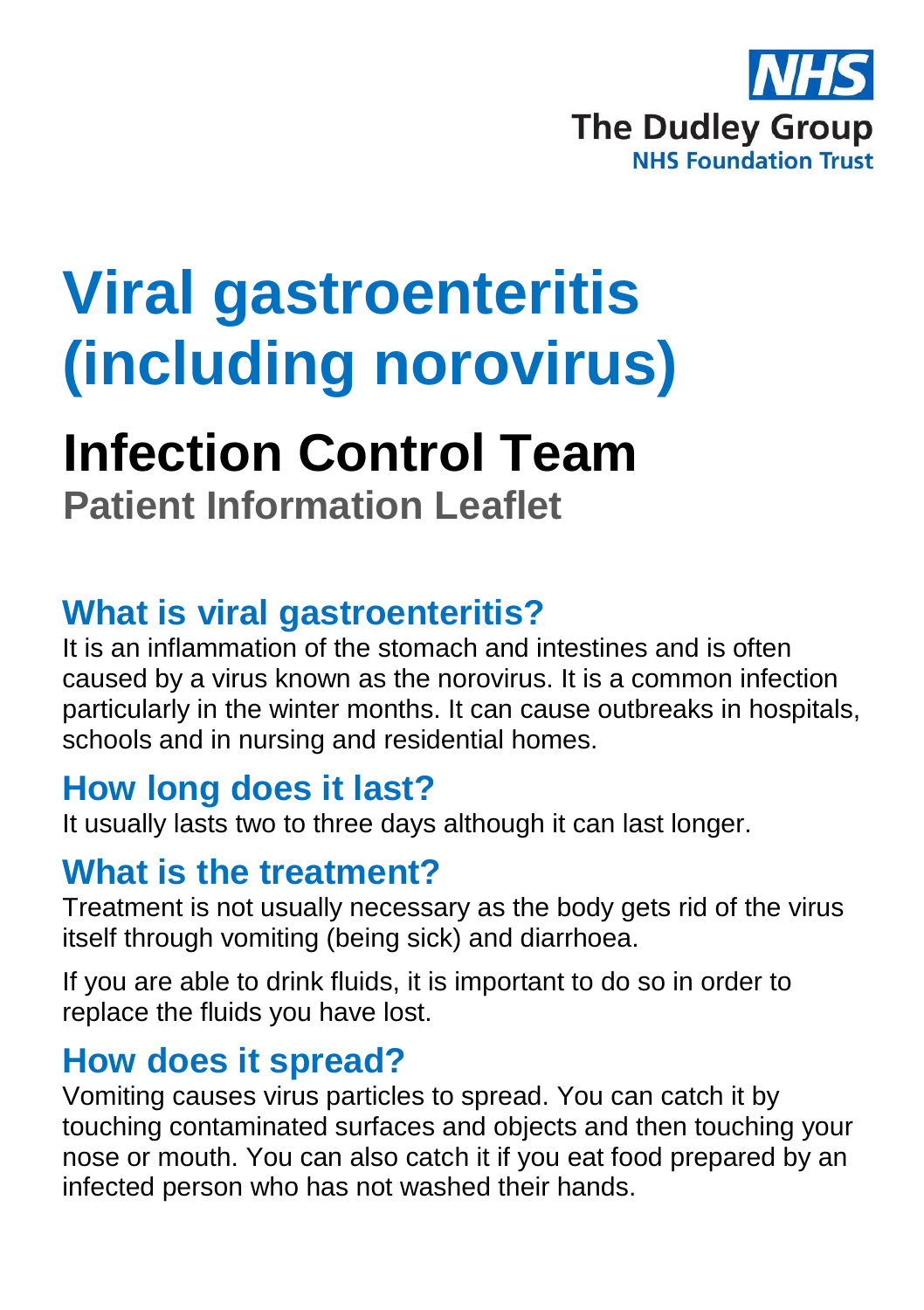If you catch the virus, you may not develop symptoms for 15 to 48 hours. You will be infectious until 48 hours after you were last sick or had diarrhoea.

#### **How can I prevent it?**

The best ways to prevent yourself from getting the virus are to:

- Wash your hands before you eat or drink anything.
- Wash your hands after using the toilet (ward staff can give cleansing wipes to any patients who cannot use the washbasin).
- If you are visiting patients, wash your hands before leaving the ward using soap and water and then use the alcohol gel provided.

### **What should I do with dirty washing?**

Laundry (such as clothes, bedding or towels) that might be contaminated with the virus should be washed at the hottest temperature the items will allow. Tumble drying (where appropriate) can help to kill most bugs.

You will either be given the laundry in a plastic bag and offered some gloves to handle it with or it may be given to you in a special bag that can go directly into the washing machine (instructions will be included).

Always wash your hands after handling this laundry.

### **What is the hospital doing about it?**

Staff have to follow a number of infection control precautions designed to help prevent the spread of infection. These include wearing gloves and aprons and regular hand washing.

Extra cleaning is carried out in the hospital in order to reduce the amount of virus particles in the environment.

Visiting will be restricted in any wards that are affected by the virus to prevent the spread to other areas. Information on this will be displayed at the entrance to wards. You are advised to telephone the ward to check on visiting times.